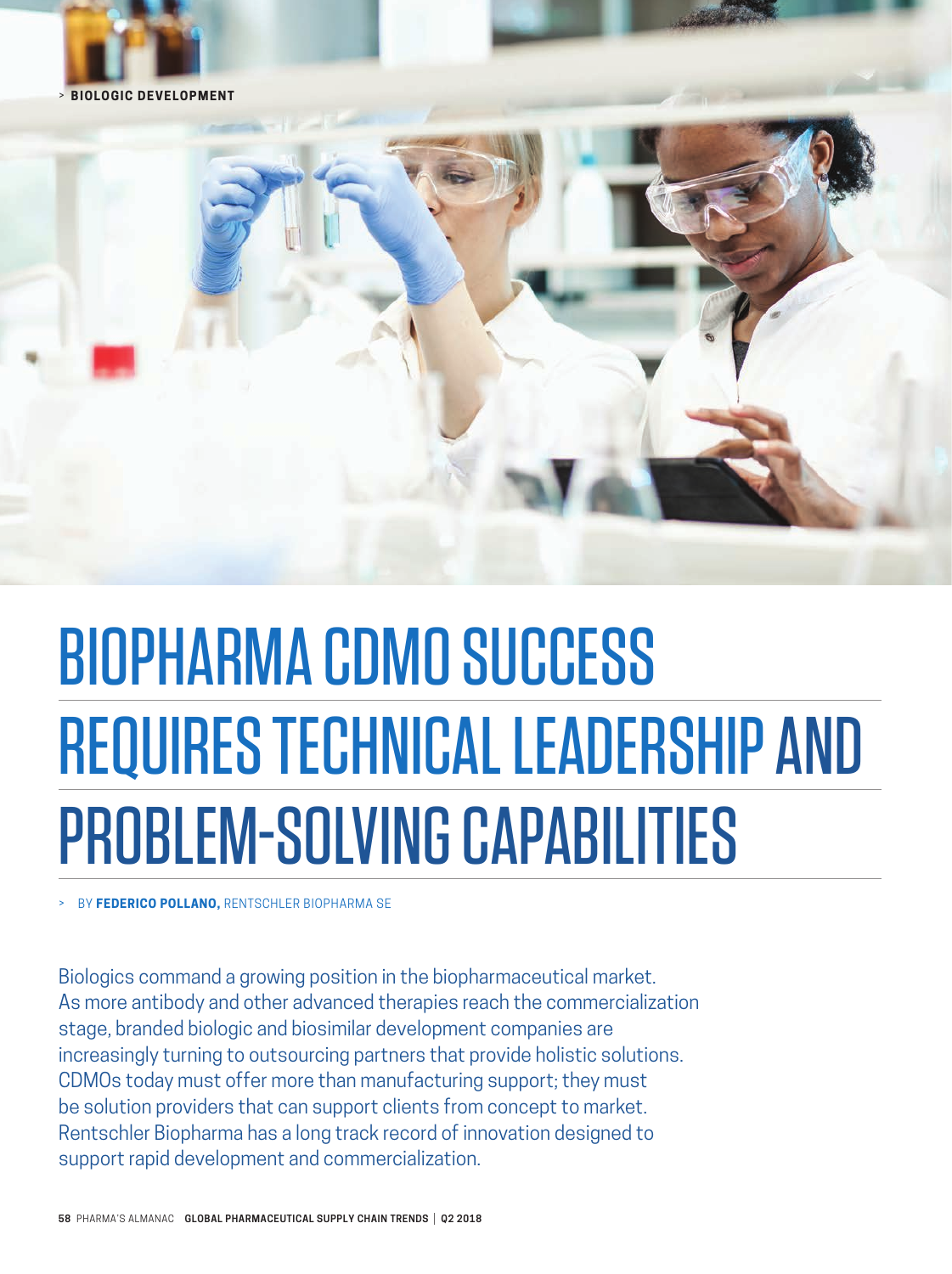#### **EXPANDING MARKET**

Since their introduction, biologic drugs have shown great potential to treat diseases not possible to remedy with traditional small-molecule drugs. As successes are achieved and our understanding of the physiology of diseases deepens, biologics are attracting even more attention. The advent of biosimilars and the expansion of the middle class in many emerging markets are further fueling the growth of the biopharmaceutical sector.

According to Transparency Market Research, the global biologics market will be valued at \$479.7 billion by 2024 and is expanding at a compound annual growth rate (CAGR) of 10.9%.<sup>1</sup> Variant Market Research pegs the market as growing at a CAGR of 10.3% from 2016 to 2024, reaching a value of \$394 billion by the end of the period.2

The Business Research Company estimates there are currently more than 1,000 biologic drugs in development and predicts that the U.S. FDA's focus on reducing time to market will lead to an increase in year-on-year growth of the biologic market from a recent 5.4% to 9.6%.3

#### **PERIOD OF EVOLUTION**

The first biologic drugs were hormones and simple proteins. Today, more complex monoclonal antibodies (mAbs) and recombinant proteins dominate. The market is dynamic, however. It is expanding in value and volume and broadening with respect to the types of disease mechanisms and disease classes being tackled.

Currently, treatments for autoimmune disorders, diabetes and cancer account for nine of the top ten marketed drugs; over 50% of generated revenue and 70% of market growth since 2010.4 New therapies are, however, being developed to treat a host of other indications. More than 50% of biologics in development target diseases for which no or only a few biologics have previously been brought to market.4

According to QuintilesIMS, 25% of biologic pipeline candidates target diseases for which there are large patient populations that have mostly seen only small molecule therapies which can be improved upon and are now highly genericized.4 The firm notes that "biologic agents entering these indications will be transformative not only because of their disease modifying efficacy in clinical trials, but also because of the rapid change in disease market size and growth that would follow a successful launch."

#### **GREATER NEED FOR CDMOS**

The evolution of the biologics market has resulted in increased complexity of development and manufacturing. Biologic drug substances are highly complex and more challenging to produce. Advances in automation and process analytics are leading to the generation of massive quantities of data that must be processed. Regulatory requirements are increasing while development timelines are decreasing, making project management more challenging.

Many branded biologic and biosimilar companies are, as a result, more frequently relying on contract development and manufacturing organizations (CDMOs) that have the capabilities, expertise and experience needed to rapidly move projects from concept to market.

From 2014 through 2017, the global biopharmaceutical contract manufacturing market grew at a much higher CAGR of 13% than was predicted (typically 8-10%) and included growth in both clinical and commercial manufacturing, according to HighTech Business Decisions.<sup>5</sup> Going forward, Future Market Insights estimates that the global biopharmaceutical contract manufacturing market will expand at a CAGR of 10.6% from a value of \$5.625 billion at the end of 2017 to \$15.468 billion by the end of 2027.<sup>6</sup>

#### **BUILT BY TAKING BOLD STEPS**

Founded in 1927 as a privately held pharmaceutical company, Rentschler Biopharma entered the biologics space in 1974 and is thus one of the pioneers in the development of biologics in the world. The company began working with recombinant cell lines in 1979 and was the first to receive market approval for a natural Interferon-**β** (Fiblaferon) in 1983. Approval of a recombinant Interferon-**γ** (Polyferon) followed in 1989.

Rentschler Biopharma became a 100% CDMO in 1997 and expanded its manufacturing capacity from 2008-2012, adding a 3000L stainless steel and two 1000L single-use (SU) bioreactors. Our proprietary TurboCell™ technology platform was first employed in 2014, and the first manufacturing runs in a 2000L SU bioreactor were

OUR **TURBOCELL™ CHO-K1 CELL-LINE** TECHNOLOGY ALLOWS IDENTIFICATION OF PREDICTABLE, ROBUST AND SCALABLE CHO CELL LINES.

completed in 2015. Another expansion in 2016 added two 3000L twin bioreactors and a second 2000L SU bioreactor. In 2017, the company established a strategic alliance with Leukocare AG in Munich, Germany in formulation development and a strategic partnership with Rentschler Fill Solutions GmbH in Rankweil, Austria.

When Rentschler Biopharma introduced its first 1000L SU bioreactors, we were the first CDMO to introduce disposable technology at this scale — and won a "Facility of the Year" award in 2012 for our modular and flexible single-use solution. We are a pioneer in single-use bioprocessing and have performed more than 120 batches in fed-batch or continuous mode. Rentschler Biopharma was also an early adopter of downstream disposable technologies, installing SU chromatography, tangential flow and viral filtration systems in 2010 and a second SU chromatography system in 2015.

#### **ESTABLISHING STRATEGIC ALLIANCES AND PARTNERSHIPS**

Rentschler Biopharma has responded to the growing needs of its clients with the establishment of strategic partnerships designed to expand its portfolio of services and capabilities.

Through our strategic alliance with Leukocare, we are able to offer advanced formulation development capabilities, with formulation issues considered at every step of the development and manufacturing process. Leukocare's proprietary SPS® formulation technology (SPS® = Stabilizing and Protecting Solutions) enables the development of cost-efficient dry and liquid protein formulations with significant improved stability at room temperature, even at high concentrations.

The strategic partnership with Rentschler Fill Solutions provides reliable full-service solutions and new state-ofthe-art aseptic filling capabilities from a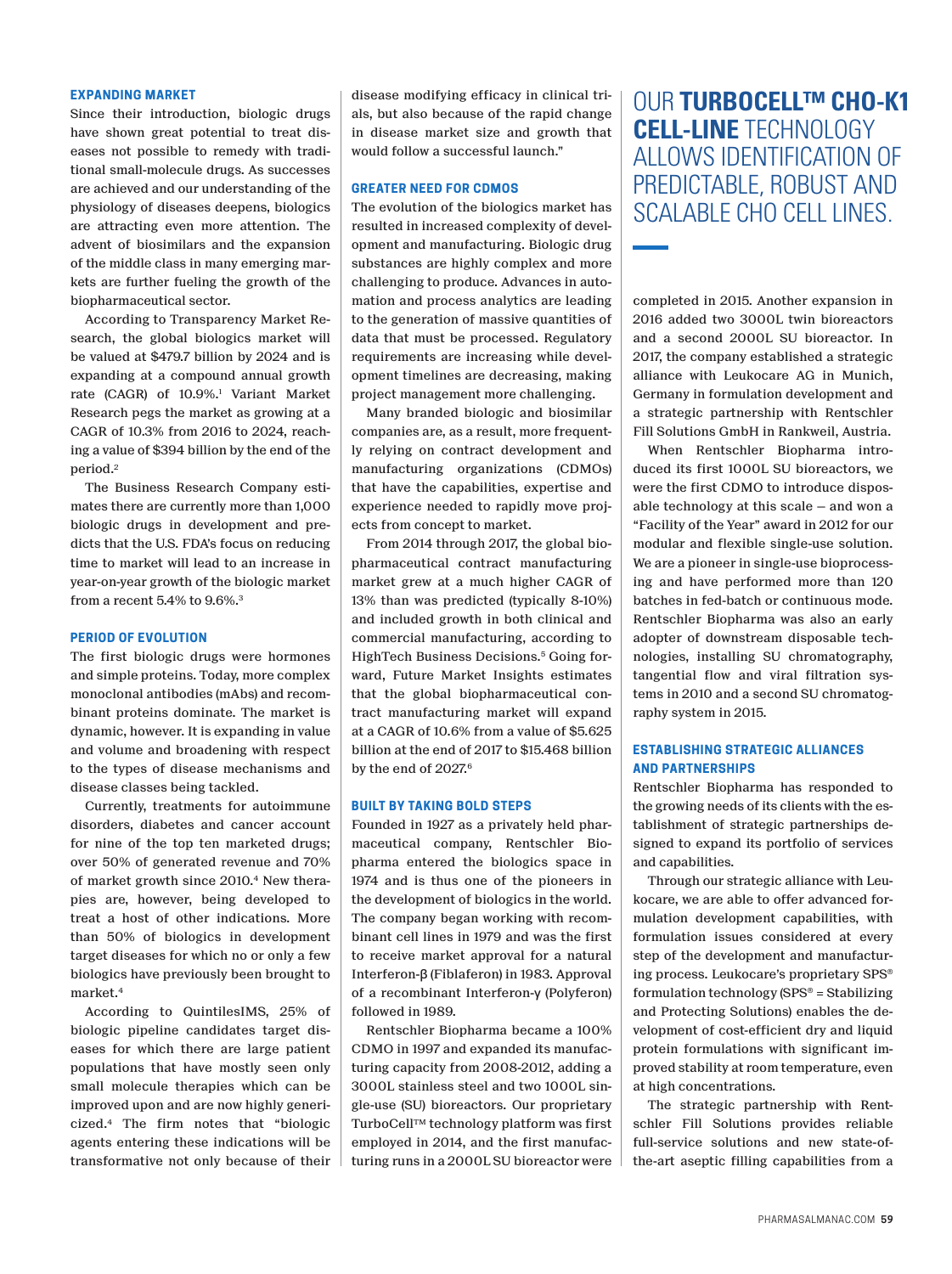TREATMENTS FOR AUTOIMMUNE DISORDERS, DIABETES AND CANCER ACCOUNT FOR **NINE OF THE TOP TEN MARKETED DRUGS; OVER 50% OF GENERATED REVENUE AND 70% OF MARKET GROWTH SINCE 2010.** 

single source. The partnership unites two centers of excellence for the fast and efficient manufacturing of biopharmaceuticals with the Rentschler commitment to quality and enables optimally aligned processes to meet the client's time-to-market expectations.

#### **MORE THAN MANUFACTURING**

These investments in state-of-the art equipment, innovation and partnerships have made Rentschler Biopharma one of the global leaders focused on mammalian cell culture. We remain a medium-sized, family-owned company with a 100% focus on our clients' projects, which we support from gene to vial. Because we are fully dedicated to our customers and their projects, our clients have a clear advantage — their projects do not compete with any internal development efforts.

Our clients also benefit from our extensive experience in the manufacturing of a wide range of biomolecules, from monoclonal and bispecific antibodies to fusion proteins, enzymes, blood factors, cytokines and growth factors. Since 2000, Rentschler Biopharma has worked on more than 250 molecules and has produced more than 350 batches. Our TurboCell™ CHO-K1 cell line technology allows identification of predictable, robust and scalable CHO cell lines. With this platform – or a customized approach — we can provide cGMP-compliant manufacturing of master and working cell banks. With our platform technology we can produce material for screening studies within seven weeks and and up to 200g for tox studies within ten weeks, reducing development costs and timelines.

Overall, Rentschler Biopharma is a solu-

tion provider. We listen to our clients to understand their project objectives and specific challenges and find solutions where others don't even look. We can help customers solve problems with their biologic upstream and downstream processes, formulation and analytical development and optimization efforts. We help customers take their ideas from genetic engineering all the way through fill-finish, with cGMP production of both clinical and commercial quantities. Projects are supported by the elaboration of optimal global regulatory approval strategies from clinical studies to market approval, including compilation of all required documentation (IMPD/IND CMC-Parts, Module 3 of BLA/NDA/MAA).

#### **RELIABLE GLOBAL PARTNER**

With long-term expertise in development and manufacturing, Rentschler Biopharma has established itself as a reliable global partner and one of the world's leading biopharmaceutical CDMOs. We have worked with 130 clients worldwide since 1997, including 15 of the top 20 pharmaceutical companies, as well as emerging and medium-sized biotechnology firms. Half of those clients work with us on multiple projects, and 40% have relied on us for more than five years.

#### **IDENTIFYING FUTURE SOLUTIONS**

With the biopharmaceutical industry undergoing a significant transformation, it is essential that CDMOs serving the industry evolve to meet the changing needs of their customers. Rentschler Biopharma has always been a technology leader, and the implementation of our Strategy 2025 initiative will ensure that we continue to be a partner of choice for our customers.

#### **ABOUT THE AUTHOR**



#### **Federico Pollano**

Senior Vice President Business Development, Rentschler Biopharma SE

**Federico Pollano** is Senior Vice President at Rentschler Biopharma, located in Laupheim, Germany. He has nearly 30 years of experience in pharmaceuticals and biopharmaceuticals, mainly in senior and executive positions at the following companies; Polpharma Biologics, Richter-Helm BioTec, Helm, BioGeneriX, Glaxo Wellcome and Zambon. Pollano studied biology at Bielefeld University in Germany, and at the German Primate Center, Göttingen, Germany.

**LinkedIn** www.linkedin.com/in/federico-pollano-36a968120/ **Email** federico.pollano@rentschler-biopharma.com

Over the past two years, we have evaluated the key trends in the biopharmaceutical industry, talking with people across the sector and generating a vast data pool for in-depth analysis. The generated information gives Rentschler Biopharma a solid platform to determine the path the company should follow going forward.

We are considering important questions such as, "What will the treatment of rare and severe diseases look like in 10-20 years? Will mAbs continue to be the major therapies of choice? Or will the majority of treatments consist of cell and gene therapies?

The strategy will address all aspects of our development and manufacturing activities, from the platform technologies we need and determing how our people will work in the future to what our clients will expect from a company like Rentschler Biopharma. It is all about innovation and ensuring that Rentschler Biopharma remains a technology leader.  $\blacksquare$ 

#### **REFERENCES**

**1.** "Biologics Market (Product — Monoclonal Antibodies, Vaccines, Cell Therapy Recombinant Hormones/Proteins, and Gene Therapy; Application - Infectious Diseases, Oncology, Immunology, and Autoimmune Diseases) – Global Industry Analysis, Size, Share, Growth, Trends, and Forecast 2016–2024." Transparency Market Research. Feb. 2018. Web. **2.** "Biological Drugs Market Overview." *Variant Market Research.*  2018. Web.

**3.** "Faster Drug Approval Process Will Boost the Biologics Market." *The Business Research Company.* 16 Apr. 2018. Web. **4. Kent, D., Sarah Rickwood, Stefano Di Biase.** "Disruption and maturity: The next phase of biologics." *Quintiles.* 2017. Web. **5. Downey, W.** "Biopharmaceutical Contract Manufacturing Market." *Contract Pharma.* 6 Jun. 2017. Web. **6.** Global Biopharmaceutical Contract Manufacturing Market

to Reach US\$ 15,467.8 Mn by 2027." *Future Market Insights*. 12 Sep. 2017. Web.